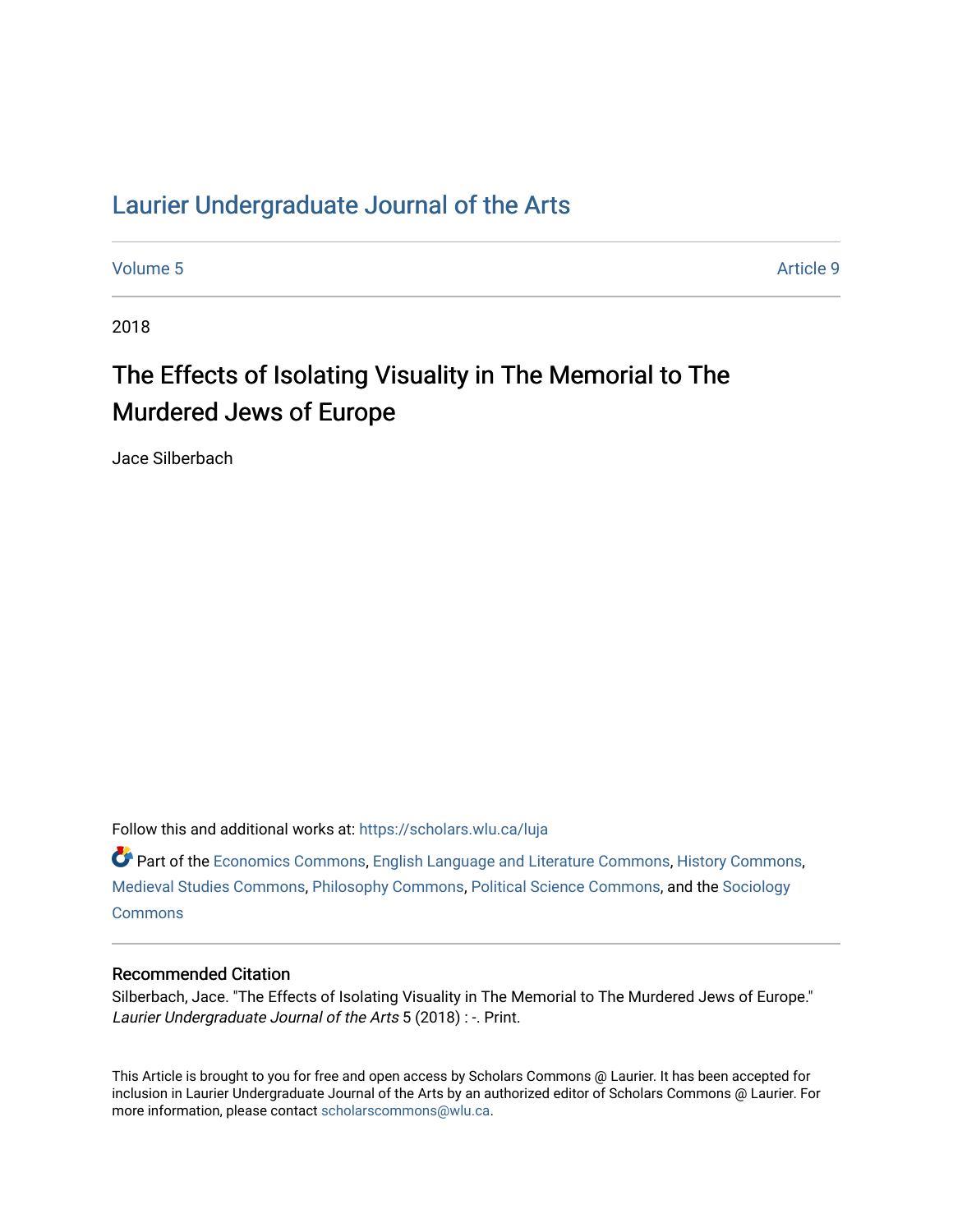# The Effects of Isolating Visuality in The Memorial to The Murdered Jews of Europe

### *Jace Silberbach*

The Memorial to the Murdered Jews of Europe, a holocaust memorial in Berlin, is famously credited with provoking strong reactions from its visitors. Opened to the public in 2005, the memorial consists of two parts: the outdoor field of 2711 slabs of concrete and an underground information centre (Foundation Memorial to the Murdered Jews of Europe [FMMJE]). Located outdoors in the centre of the city, the outdoor portion of the memorial blocks street sights and noise while also intentionally omitting any mention of the victims or reference to their perpetrators. This analysis will focus exclusively on the outdoor component of the memorial and its relationship to visuality. Appropriate methods for memorializing the dead have been an ongoing area of contestation within the field of visual communications; this is due to the centrality of memorials in evoking specific national reactions to historical events. Historian Dipesh Chakrabarty argues that the modern museum is not only involved in the representation of experience, but is crucial to the effective communication of abstract systems of knowledge based on logic and reason (456). Therefore, the museum stands separately from other educational institutions by providing the audience with sensory modes of knowledge that favour memory. According to Marita Sturken, Communication scholar at New York University's Steinhardt School of Culture, Education, and Human Development, narratives of sacred grounds signify loss of life and produce discourses of redemption and responsibility (414). The Memorial to the Murdered Jews of Europe (MMJE) combines Chakrabarty's and Sturken's concepts to challenge traditional notions of visuality in museums. Through an analysis of different strategies of visuality employed by the memorial's architect, Peter Eisenman, I argue that the memorial engages visitors in self-reflexive learning, enhances visitor sensory experience, and redefines visitors' understanding and emotions relative to the lived experience of the murdered Jews of Europe. Ultimately, through visual abstraction and isolation, the psychologically and emotionally disturbing effects of the memorial engage its visitors in a highly immersive experience that, in turn, shapes collective memory formation and subverts representations of experience traditionally found in holocaust memorials.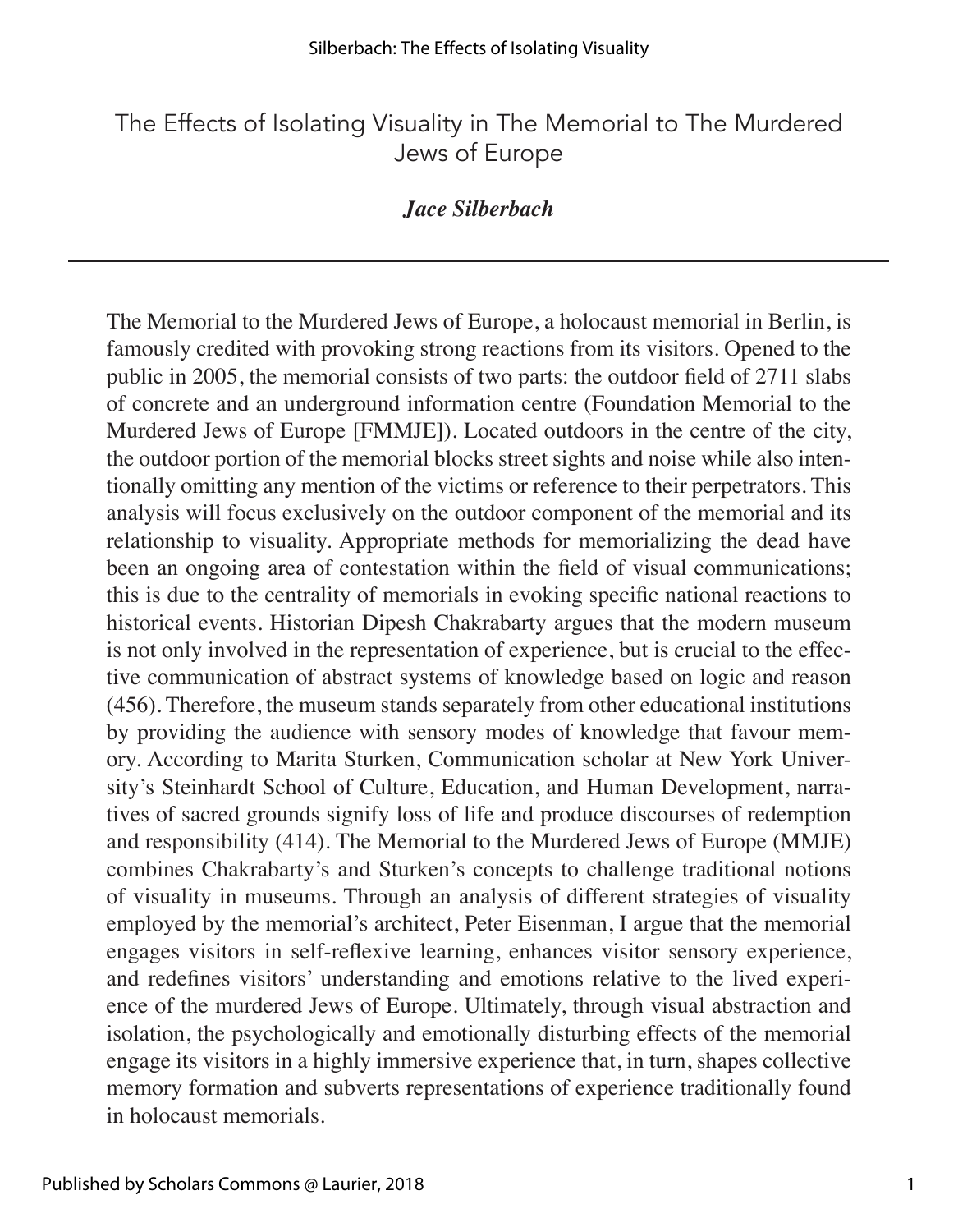Central to this discussion are the implications of vision with reference to the Holocaust. Media theory and visual culture scholar W.J.T. Mitchell identifies vision as a cultural and social construction that is acquired through experience (166). Instead of understanding vision as being granted exclusively by biology, we need to recognize how it is linked to and acquired from social practices of visuality and display. Through these practices, the dichotomous relationship between seeing and being seen are also established. This relationship is important to the study of the MMJE, as within this context "visual culture [should be seen] as both the social construction of the visual as well as the visual construction of the social" (Ibrahim 95). The way in which we make meaning, and subsequently memories, affects the way we see, which is mediated through visual culture. Visual culture incorporates the ways people see and how representations of reality are produced. Representation is formed through places and material objects, which act as vehicles to aid visuality and vice versa. Visual culture is a key to building political narratives through images, symbols, and architecture. Most often, visual stimuli are essential to the production of memory, and physical places of commemoration offer the perfect foundation on which to begin the process of memory making (Ibrahim 95). However, relying on visual culture as a commemorative tool is risky, as Ibrahim argues: "whilst visual culture enables access to historical imagination it can equally distort memory and decontextualize suffering and disassemble it from history" (111). With this in mind, it is important to recognize the ability of memorials and museums alike to impose dominant discourses that shape how meanings are curated.

Traditional memorials and museums are designed in such a way as to encourage visitors to remain physically passive and stationary so that they are able to read and observe cautiously composed iconography for a calculated length of time. By contrast, the architect of the MMJE, Peter Eisenman, designed the memorial to be abstract by leaving out perimeters, signs, and pictures (Stevens 40). There is no designated location at which the memorial starts or ends, no direction the visitor is supposed to follow, and little variation in terms of what the visitor sees. These strategies evoke feelings of desolation, claustrophobia, segregation, and confinement. To deepen the feelings of isolation, the aisles between the memorial's tall cement slates are too narrow for more than one person to walk through at a time; to create a sense of unsteadiness the ground is uneven and often slopes in multiple directions; finally, to garner feelings of insignificance some structures tilt over the visitor (Stevens 40). As the ground continues to slope towards the centre of the memorial and the aisles become narrower, visual cues and sounds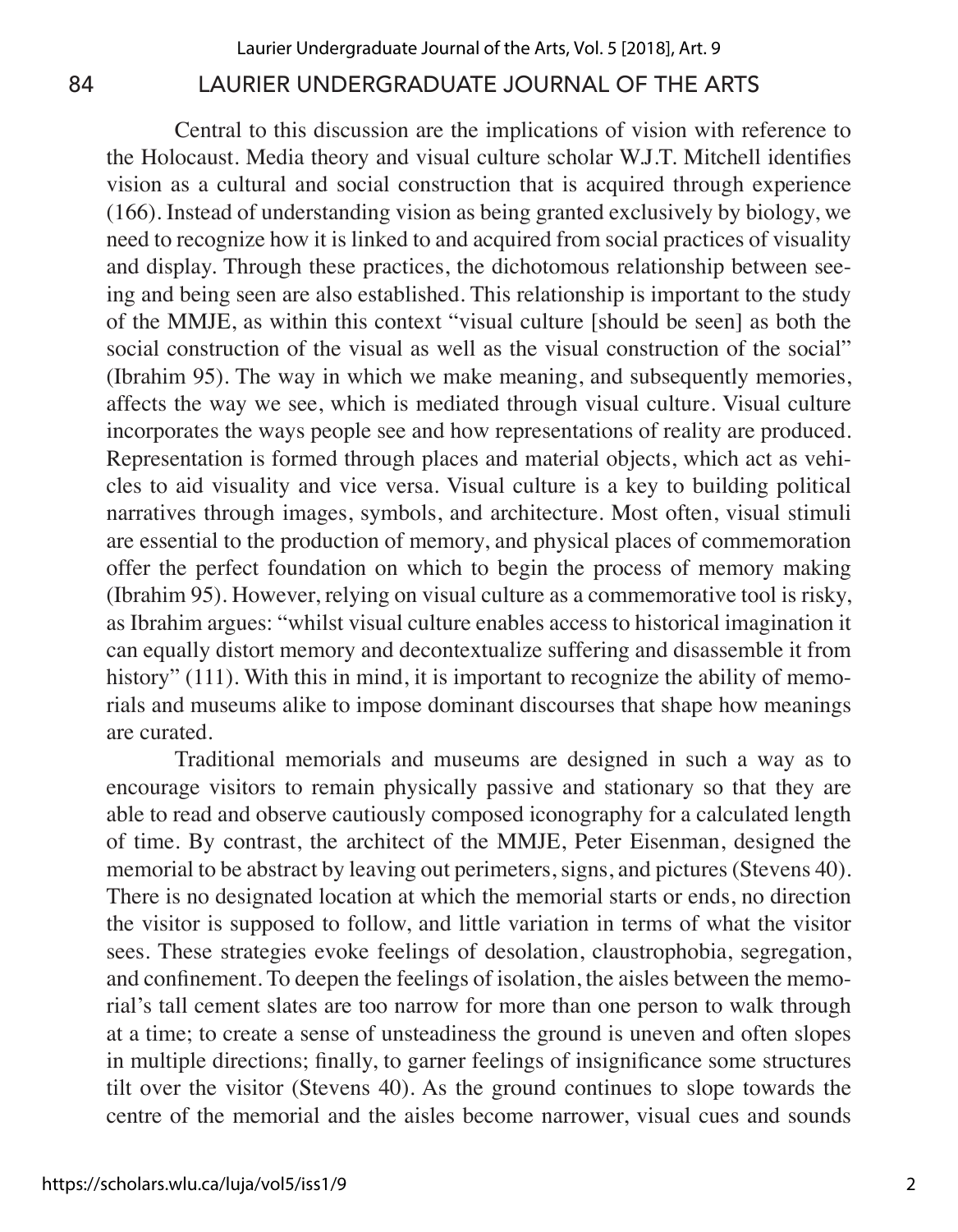from the city vanish, leaving the visitor with only the harrowing sounds and sights in front of them: "the deeper in you go the quieter it becomes, the buoyancy of street sounds slow to a murmur as a gray narrow silence infused the belly of the site" (Parr 160). This scientific premise, by which one sense faculty is diminished in order to enhance another, was a calculated decision upon construction of the MMJE. In fact, scientific research suggests that individuals who experience auditory impairments, such as hearing loss, allocate their visual resources more strategically and over a broader range of visual stimuli than those without auditory impairments (Sladen et al. 1529). Therefore, through the loss of external auditory sensation, the visitors become more susceptible to the visual qualities of the memorial. The architect's intention was not only to grant the visitors the chance to explore purely visual practices of looking as a mode of learning, but to do so without revealing this intention.



Left: Uneven ground, progressively taller structures, and a narrowing walkway all contribute to an experience of increased isolation and disorientation.

Right: At the center of the memorial, towering concrete slabs lean inwards creating a near-claustrophobic and helpless experience.



Although the MMJE does not use traditional memorial practices, it does rely on practices of visuality to enhance feelings of bewilderment through the process of seeing and being seen. There are no focal points to see or to congregate around; rather, there are multiple paths and crossways and very few key vantage points where the visitor's ability to be seen and to see becomes central to the memorial's significance (Stevens 45). Through the act of seeing, visitors undergo continuous transformations in self-awareness and memory-making. They are forced to ask themselves whether they have been appropriately affected by the memorial and, in turn, question when is a suitable time for them to leave. Dekel illustrates that as visitors undergo these transformations, they engage in four types of observation to accentuate meaning and memory making ("Ways of Looking" 73). First, self-observation and exploration invites the visitors to question their observations in relation to memory and encourages them to internalize their feel-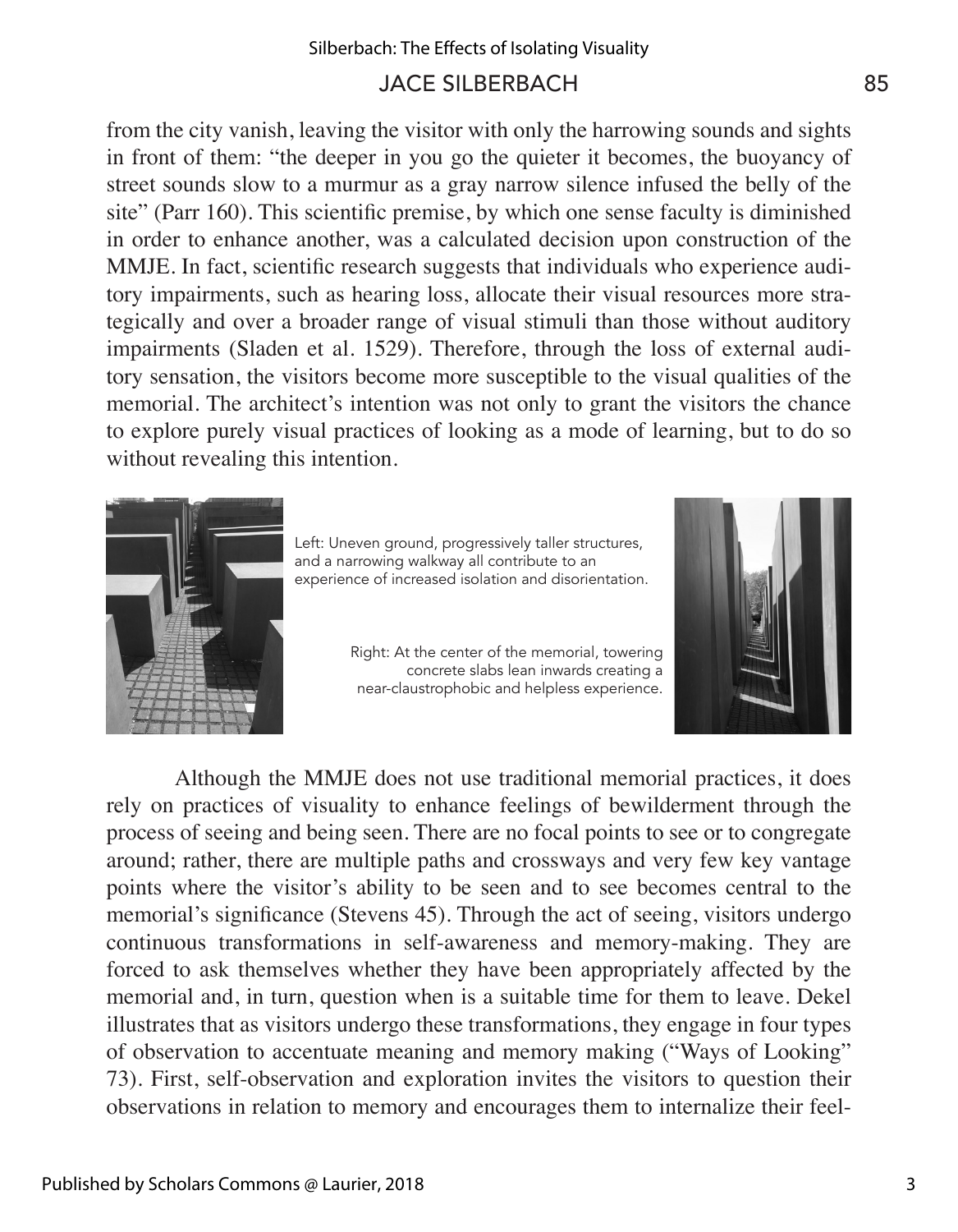ings of unease. Secondly, observation of each other allows the visitors to make sense of the memorial by watching how other visitors create meaning through their actions and behaviours. Thirdly, observation of the scene from certain vantage points or even outside the memorial challenges the roles of seeing and being seen as focus is shifted away from the architecture and onto the self. Lastly, imagination and projection forces the visitors to imagine what the architect would have wanted them to see and experience (74–76). Heightened through acts of seeing, these aspects were constructed deliberately to produce feelings of disorientation in an effort to mirror the experience of Holocaust victims. In addition, this experience of disorientation effectively inspires self-reflexive learning by encouraging visitors to create mean-ing and memory.

Through the use of architecture as a form of abstract representation, Peter Eisenman's memorial effectively materializes the collective memory of the Jewish people. Grenzer refers to architectural memorials or landmarks as "memory theatres" whereby buildings themselves have the power to embody memories (96). Additionally, architecture is seen as its own commemorative token because it establishes itself as something permanent. Architecture stands as a means by which to observe the relationship between the selected mediums, in this case the arrangement of cement slabs, and the message for which the arrangement conveys. The power of architecture should not be understated as this memorial proves that no additional information, symbols, or imagery are needed to be effective in conveying the desired message of desolation. The architecture speaks for itself. Through architecture, a reinvention of a social and collective memory takes place, demonstrating the ambiguity and flexibility that characterizes the preservation of the Holocaust (Grenzer 109). In other words, Eisenman's architecture works to prove the limits of fostering a collective narrative about the Holocaust, as it invites a variety of interpretations. By encouraging visitors to actively interpret and reflect upon their personal viewing experience, the memorial becomes even more important for healing. In this way, the establishment of the memorial represents not only the past but also a turn towards the future, progress, and reconciliation.

Unique to this memorial is a lack of personalization, as there are no images or biographies in reference to the victims. This nothingness enables visitors to identify with the experience of the memorial and in turn to engage in collective and self-reflexive memory making. Further, the lack of personalization makes the memorial more personal for each individual visitor. In an attempt to individualize the dead, visitors often leave flowers or rocks, Jewish symbols of mourning, on the slabs of cement (Sturken 415). Despite these attempts, the memorial is intention-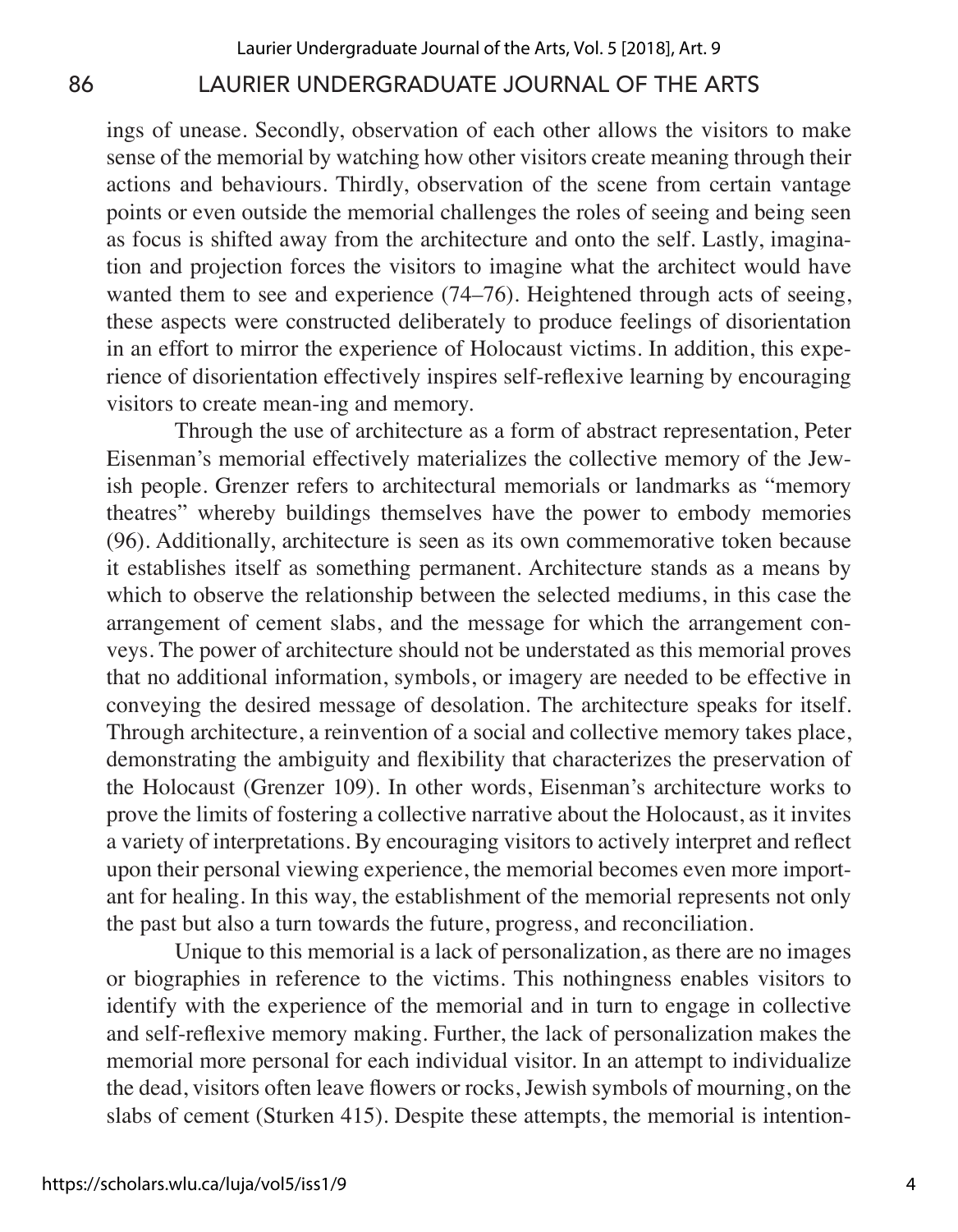ally designed to express collective loss and collective memory. A reflective mode of observing the memorial is vital to understanding the transformative arenas of public participation through which cultural memory production takes place, as expressed by Sturken. Dickinson et al. argue that

The prime function of memory is not to preserve the past but to adapt it so as to enrich and manipulate the present … memories are not ready-made reflects of the past, but … selective reconstructions based on subsequent actions and perceptions and on ever-changing codes by which we delineate, symbolize and classify the world around us. (7)

To think of memory as something that serves the future instead of the past is vital to understanding the construction of this memorial. Peter Eisenman echoed this notion of memory when he explained, "our memorial attempts to present a new idea of memory as distinct from nostalgia … we can only know the past today through a manifestation in the present" (FMMJE). The types of memory making that occur in the memorial are just as collective as they are diverse. Collective memories, much like the ones created in the memorial, are found not in the mind of the individual but rather in the experiences the group shares. In the new age of museums, collective memory has shifted from national memory to a stronger self-reflexive memory that addresses the wrongdoings of the past and the actions needed to make right of the future (Sodaro 81). However, it is naive to suggest that memorials are purely democratic spaces free of politics. Oftentimes, political parties use memorials or museums to push the agenda of national redemption and responsibility to shape the national narrative of repentance and memory. Public memory does not exist outside the realm of politics, as it is centred on a stage of contemporary public issues.

Chakrabarty suggests that museums play a significant role in democracy by emphasizing the need for authoritative modes of learning (457). These modes of learning are fuelled by experience and remain free of physical and metaphorical boundaries or barriers. Chakrabarty explains, "a crucial aspect of this education was the capacity for abstract conceptualization and reasoning" (455). Eisenman's MMJE is a prime example of using abstraction for the purpose of achieving both deep personal reflection and learning. In fact, the memorial is so abstract that most visitors are unaware that they are standing on commemorative grounds and act in ways that, in a traditional memorial setting, would be deemed inappropriate (Dekel, "Ways of Looking" 78). It is through the language of abstraction that Eisenman is able to uplift the victims of the Holocaust and transform those bodies into the

5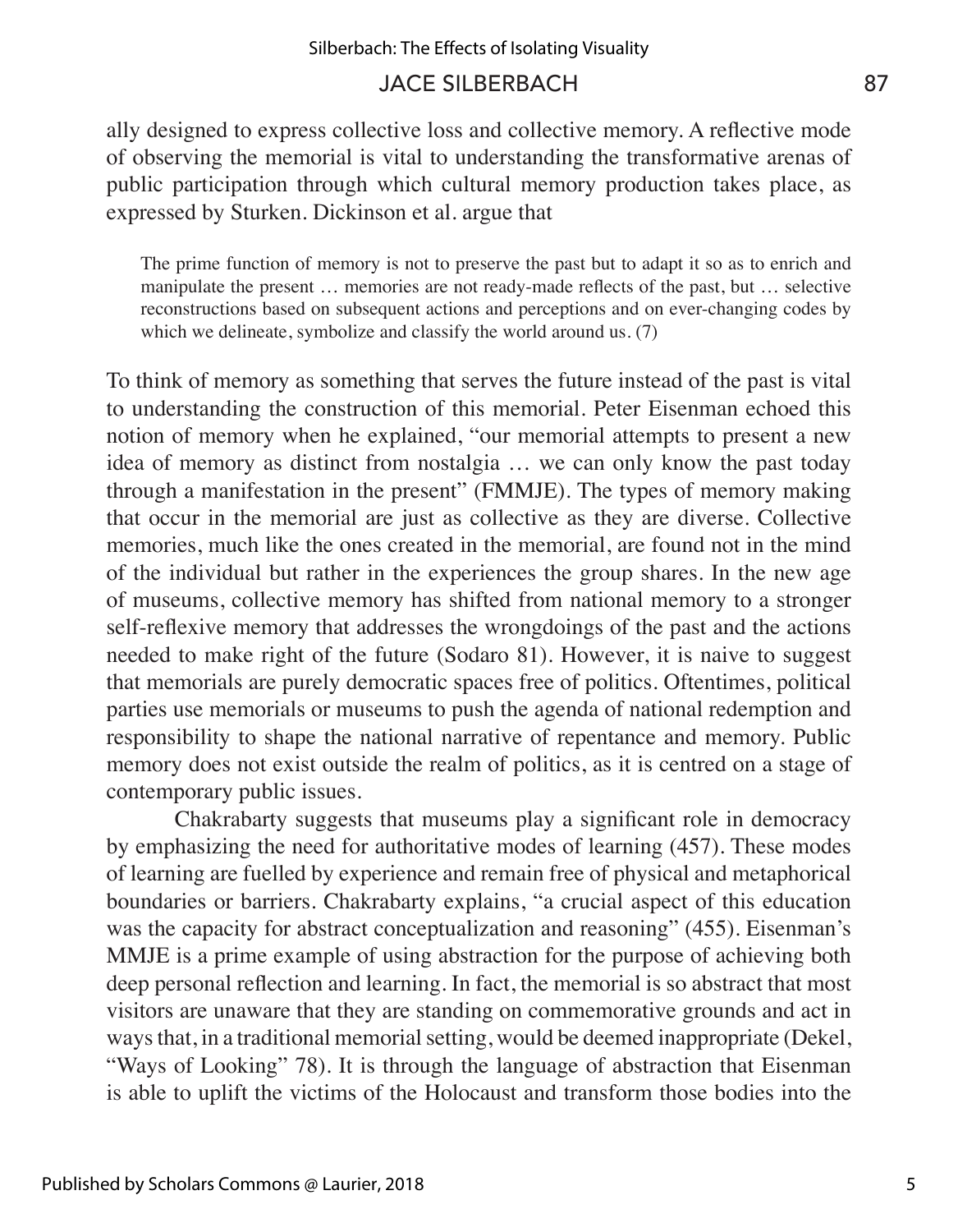memories of the visitors. The isolation of visuality through the lack of other sense stimuli, such as sound, creates the ideal platform for self-reflexive practice-based learning.

The abstract quality of the memorial is further heightened because the location is deemed unrelated to where Jewish persecution took place (Dekel, Mediation 130). With less emphasis placed on the physical location of the memorial, visitors are better able to focus on memorialization and self-reflexive learning. Dekel argues that this was intentional so that visitors are able to firmly concentrate on their experience with the memorial itself and not necessarily the historical event (Mediation 136). The separation of location of representation allows for the memorial to become a lens through which to view memory. Some scholars believe there is a distinction between a social memory and a historical memory (Levy and Sznaider 91). Social memory is acquired through personal experience or through the experience of the collective group, whereas historical memory is fabricated to represent social memory through various forms of media or social institutions (91). In the context of the Holocaust, social memory is restricted to the victims of the Nazi hate crimes and historical memory is reserved for everyone else. This historical memory is an experience that is mediated by representations. The role of memorials in developing historical memory highlights the importance of the MMJE's innovative turn towards a sensory experience meant to materialize the lived experience of holocaust victims.

Representations are not substitutions for authentic experiences. Rather, they exist as separate entities that provide connections to the real lived experiences of victims. Representations, as culturally and socially determined, foster notions of identity and memory. Ibrahim outlines three distinct forms of representation: a form of representation that recreates the drama, a form of representation that seeks to work through the original subject or event, and a form of exploitative representation that commodifies history for monetary or entertainment value (103). Eisenman's memorial does not exhibit qualities of the first type of representation because it is too abstract to tell a story. Instead, the memorial aims to work through personal, collective, and national events of the Holocaust. He does this through the multiplicity of interpretations, reactions, and narratives the visitors get to experience. Furthermore, the memorial charges no entrance fees and sells no souvenirs so as not to contribute to an industry that exploits trauma. The memorial's opposition to this aspect of tourism is significant because, as Sturken notes, this type of consumerism is predictable in meaningful historical locations (423). Eisenman works to reject this souvenir culture, or Ibrahim's first type of representation, so as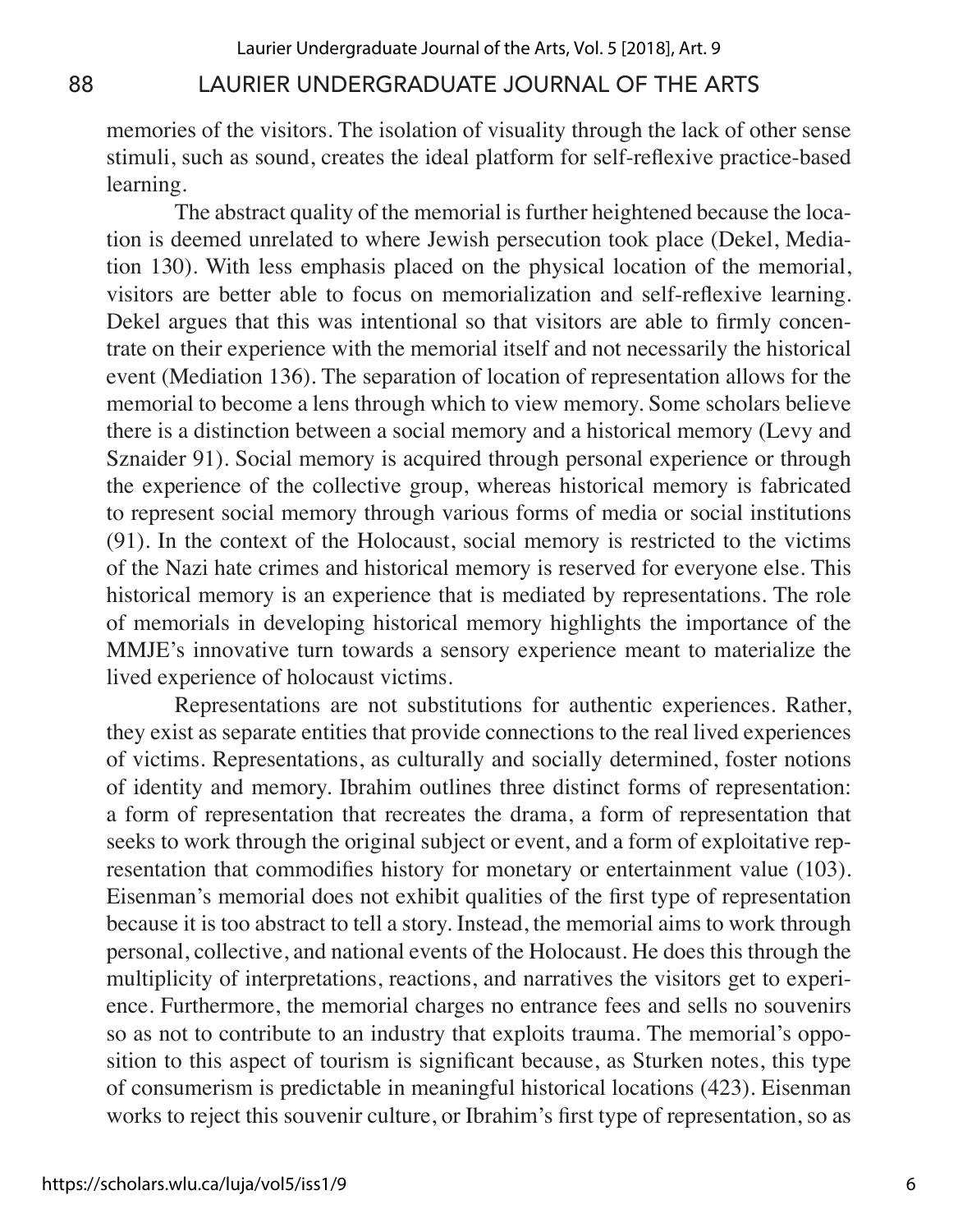not to contribute to the re-enactment and reproduction of harm for profit. Although souvenirs and tourism help to foster the production of a cultural memory, they evoke a representation that Chakrabarty would deem as ineffective for abstract, self-reflexive learning.

Conventional museums and memorials operate on the assumption that knowledge should be transferred from the expert to the uninformed. In this context, knowledge is understood to be objective and credible and often remains unquestioned. In accordance with the views of Chakrabarty, Eisenman's memorial works in opposition to this model of learning by encouraging visitors to interpret the memorial as they wish. Instead of a physical space, the new museum or memorial can be thought of as a process that moves into the spaces of the people they serve (Hooper-Greenhill 15). Additionally, Eisenman's model of learning understands that meanings of objects are subject to change over time and are influenced by a variety of interpretations. Within this framework, museums and memorials both produce and embody forms of visuality while simultaneously encouraging a relationship between the object and the viewer.

Eisenman's memorial both complements and competes with Hooper-Greenhill's idea of museums. According to Hooper-Greenhill, "to recognize something, it is necessary to have prior knowledge of it––thus observation depends on already knowing that for which one is searching. This contradictory and complex situation is at the heart of the museum experience" (15). Eisenman's memorial, however, requires no previous knowledge to enhance the idea of abstraction. He explains, "the enormity and scale of the horror of the Holocaust is such that any attempt to represent it by traditional means is inevitably inadequate" (FMMJE). His memorial articulates the shift from memorials as authoritative sources of knowledge to mutualistic representational sources of experience. This shift indicates a change not only in the way authority is established, but in the way meaning is constructed if not guided by a dominant narrative. Per Chakrabarty, Eisenman's memorial was built on the foundation of learning through abstract experience, as he envisioned a space for reflection to foster self-reflexive memory. Both Chakrabarty and Hooper-Greenhill would agree that through the multiplicity of representations, there exists freedom to move between previous knowledge and new knowledge in order to enhance the personal experience of the memorial.

In conclusion, the Memorial to the Murdered Jews of Europe, designed by Peter Eisenman and located in Berlin, embraces concepts from both Chakrabarty's abstract representation of experience and Sturken's memory production through the deliberate isolation of visuality. Visuality is the vehicle through which visitors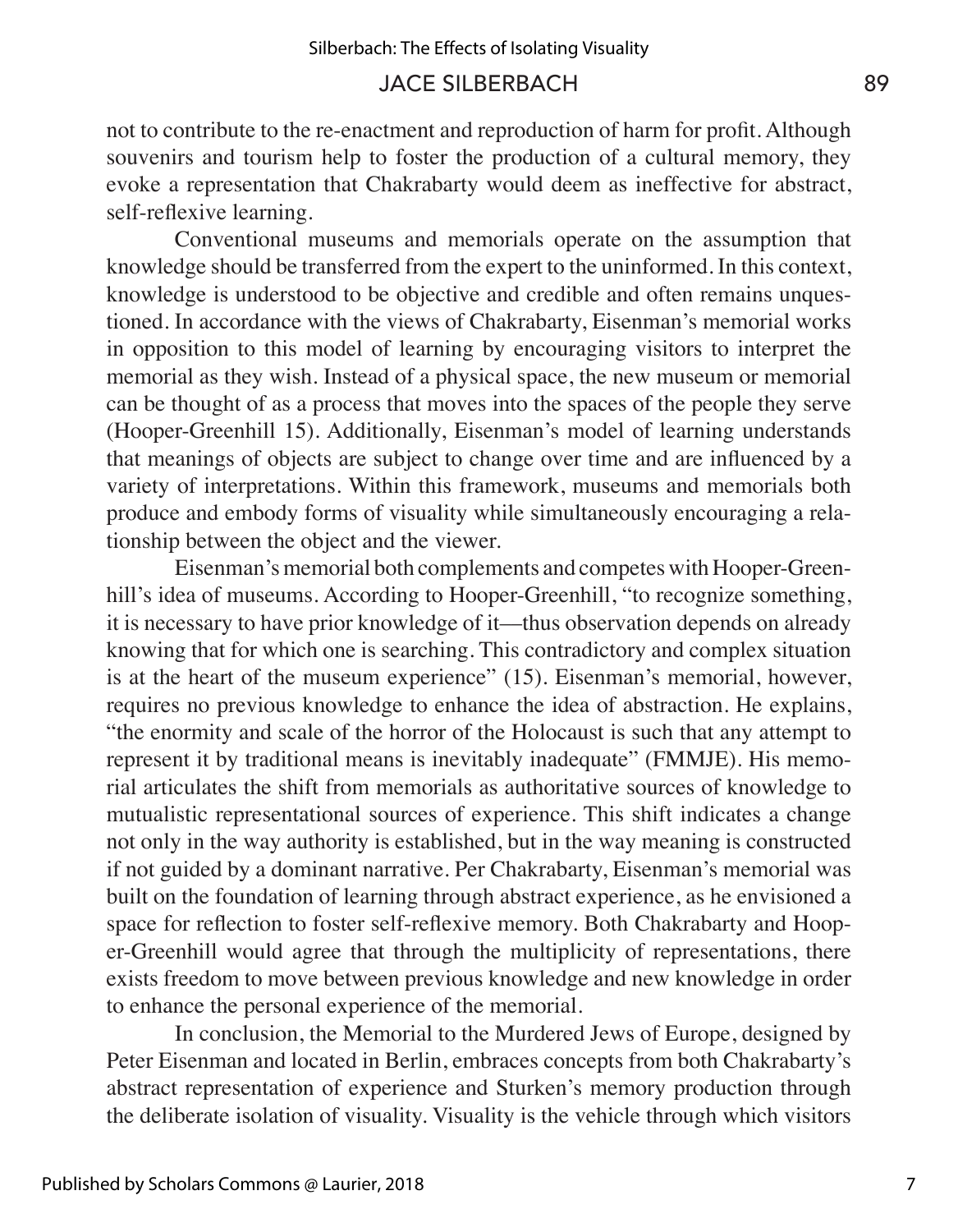are able to engage in a type of learning that is free of physical and metaphorical barriers, which aids the process of memory making. Memory is produced and maintained by contemporary concerns, narrates collective identities, and is triggered by physical visual entities such as memorials. Eisenman's memorial denies the visitor a critical vantage point and instead relies on the practices of visuality through seeing and being seen to establish significance and meaning. The memorial communicates the shift from memorials as definitive sources of knowledge, by means of disseminating information from expert to amateur, to, instead, a mutualistic source of knowledge through means of experience, representation, abstraction, and self-interpretation. Representations, although not substitutions for authentic experiences, act as mediators for memories and work to make connections to the lived experiences of the victims. Abstraction in design is necessary because figurative representations or iconographic symbolism of the Holocaust are rendered as incapable of capturing the true horrors of victims' lived experience. Peter Eisenman's memorial succeeds in generating visceral responses as a reaction to psychologically and emotionally disturbing effects of disorientation, made possible through aspects of visuality.

### Works Cited

- Chakrabarty, Dipesh. "Museums in Late Democracies." *The Visual Culture Reader*, edited by Nicholas Mirzoeff, Routledge, 2003, pp. 455–462.
- Dekel, Irit. *Mediation at the Holocaust Memorial in Berlin*. Palgrave Macmillan UK, 2013.
- Dekel, Irit. "Ways of Looking: Observation and Transformations at the Holocaust Memorial, Berlin." *Memory Studies*, vol. 2, no. 1, 2009, pp. 71–86.
- Dickinson, Greg, Carole Blair, and Brian Ott. P*laces of Public Memory: The Rhetoric of Museums and Memorials*. University of Alabama Press, 2014.
- Foundation Memorial to the Murdered Jews of Europe. Peter Eisenman, 2017. Retrieved from: https://www.stiftung-denkmal.de/en/memorials/the-memorial-to-the-murdered-jews-of-europe/peter-eisenman.html.
- Grenzer, Elke. "The Topographies of Memory in Berlin: The Neue Wache and The Memorial for the Murdered Jews of Europe." *Canadian Journal of Urban Research*, vol. 11, no. 1, 2002, pp. 93–110.
- Hooper-Greenhill, Eilean. *Museums and the Interpretation of Visual Culture.*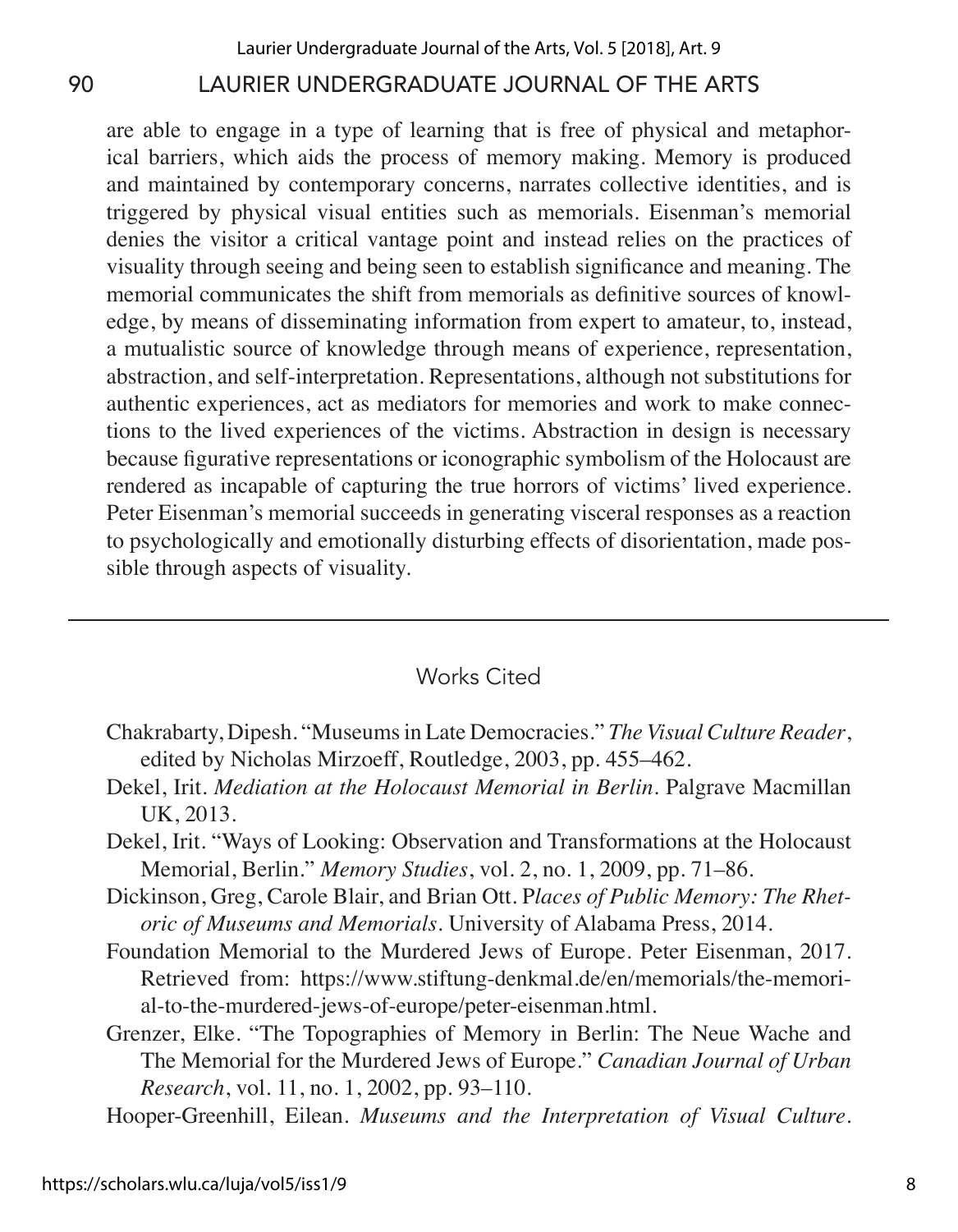Routledge, 2000.

- Ibrahim, Yasmin. "Holocaust as the Visual Subject: The Problematics of Memory Making Through Visual Culture." *Nebula*, vol. 6, no. 3, 2009, pp. 94–102.
- Levy, Daniel and Natan Sznaider. "Memory Unbound the Holocaust and the Formation of Cosmopolitan Memory." *European Journal of Social Theory*, vol.5, no.1, 2002, pp.87–106.
- Mitchell, W.J.T. "Showing Seeing: A Critique of Visual Culture." *Journal of Visual Culture*, vol. 1, no. 2, 2002, pp. 165–181.
- Parr, Adrian. *Deleuze and Memorial Culture: Desire, Singular Memory and the Politics of Trauma*. Edinburgh University Press, 2008.
- Sladen, Douglas, Anne Marie Tharpe, Daniel Ashmead, D. Wesley Grantham, and Marvin Chun. "Visual Attention in Deaf and Normal Hearing Adults: Effects of Stimulus Compatibility." *Journal of Speech, Language, and Hearing Research*, vol. 48, 2005, pp. 1529–1537.
- Sodaro, Amy. "Memory, History, and Nostalgia in Berlin's Jewish Museum." *International Journal of Politics, Culture, and Society*, vol. 26, no. 1, 2013, pp. 22–91.
- Stevens, Quentin. "Visitors Responses at Berlin's Holocaust Memorial: Contrary to Conventions, Expectations and Rules." *Public Art Dialogue*, vol. 2, no. 1, 2012, pp.34–59.
- Sturken, Marita. "Tourism and 'Sacred Ground': The Space of Ground Zero." *The Visual Culture Reader*, edited by Nicholas Mirzoeff, Routledge, 2007, pp. 412–427.